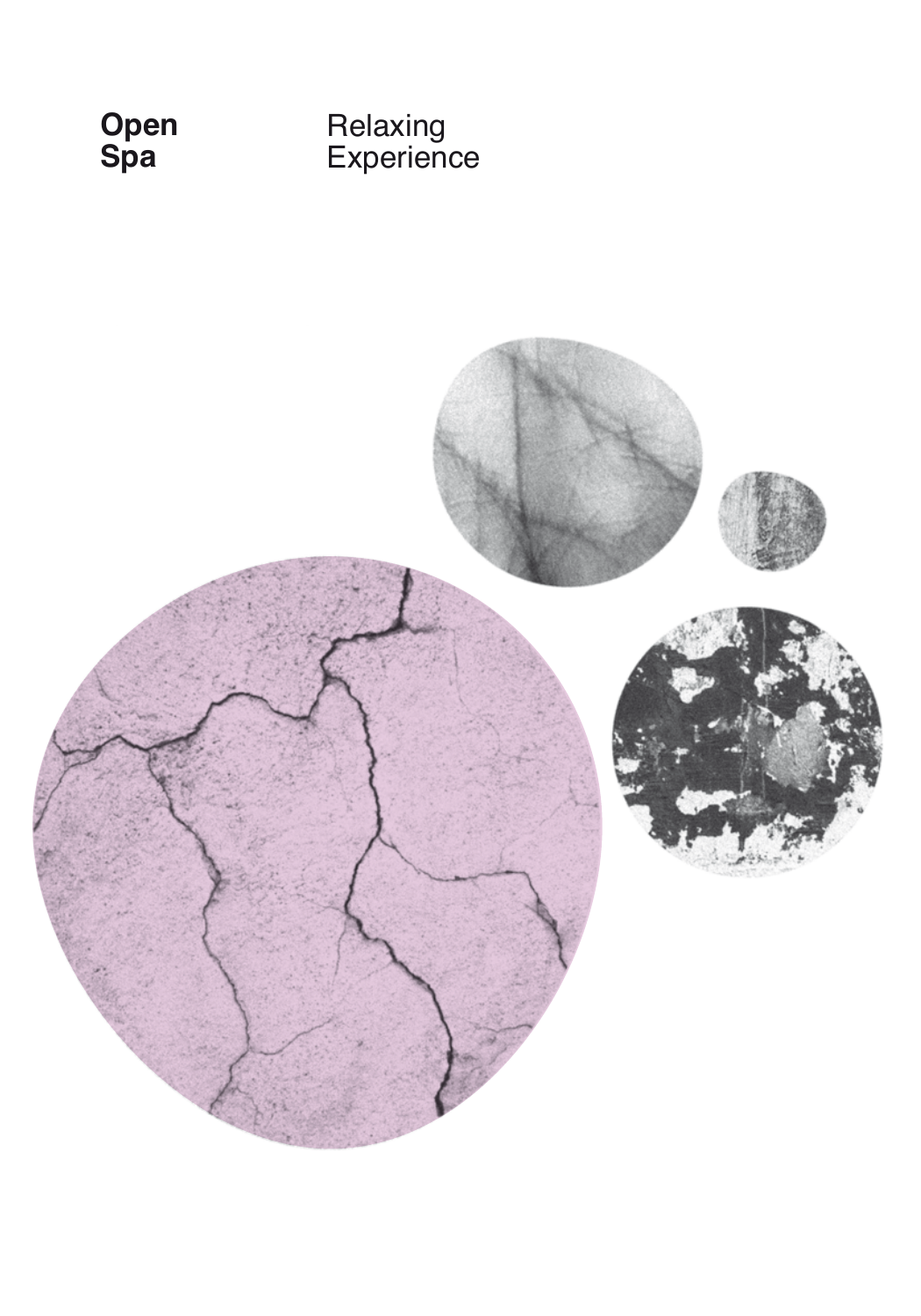# Open Spa

The eloquence of sensitive hands, the softness of natural treatments and the luxury of losing all notion of time.

At **OPEN SPA,** our quests will find four different complementary areas, run by a professional team whose aim is to make the visit an unforgettable experience. AQUA, a complete water circuit surrounded by a pure and relaxing environment. RITUALS, our selection of exclusive face and body rituals, beauty and health treatments designed for your personal needs and developed by expert hands in private spa suites with open-air terrace and natural light. GYM & FITNESS, a full equipped room with cardiovascular and toning equipment for those who want to keep fit. We collaborate with a wide range of specialized personal trainers, Pilates and Yoga instructors that will help you obtain optimal results.OPEN BEAUTY, an exclusive salon with hairdressing, make-up, manicure and pedicure services.

1300 sq. m of modern facilities to revitalize body, mind and soul.

La elocuencia de unas manos sensibles, la suavidad de unos tratamientos naturales y el lujo de perder la noción del tiempo.

En OPEN SPA encontrará cuatro diferentes espacios complementarios entre sí, atendidos por un experto equipo de profesionales con la prioridad de convertir su visita en una experiencia memorable. AQUA, un completo circuito de aguas envuelto en una atmósfera pura y relajante. **RITUALS**, nuestra gama de exclusivos rituales faciales y corporales, tratamientos de salud y belleza, personalizados y desarrollados por manos expertas en spa suites con terraza y luz natural. **GYM & FITNESS**, una sala con equipamiento muscular y cardiovascular, para aquellos que desean mantenerse en forma. Colaboramos con entrenadores personales, instructores de Pilates y Yoga que le ayudarán a obtener resultados óptimos. OPEN BEAUTY, un exclusivo salón con servicios de peluquería, maquillaje, pedicura y manicura.

1300 m<sup>2</sup> de modernas instalaciones, dedicados a revitalizar cuerpo, mente y espíritu.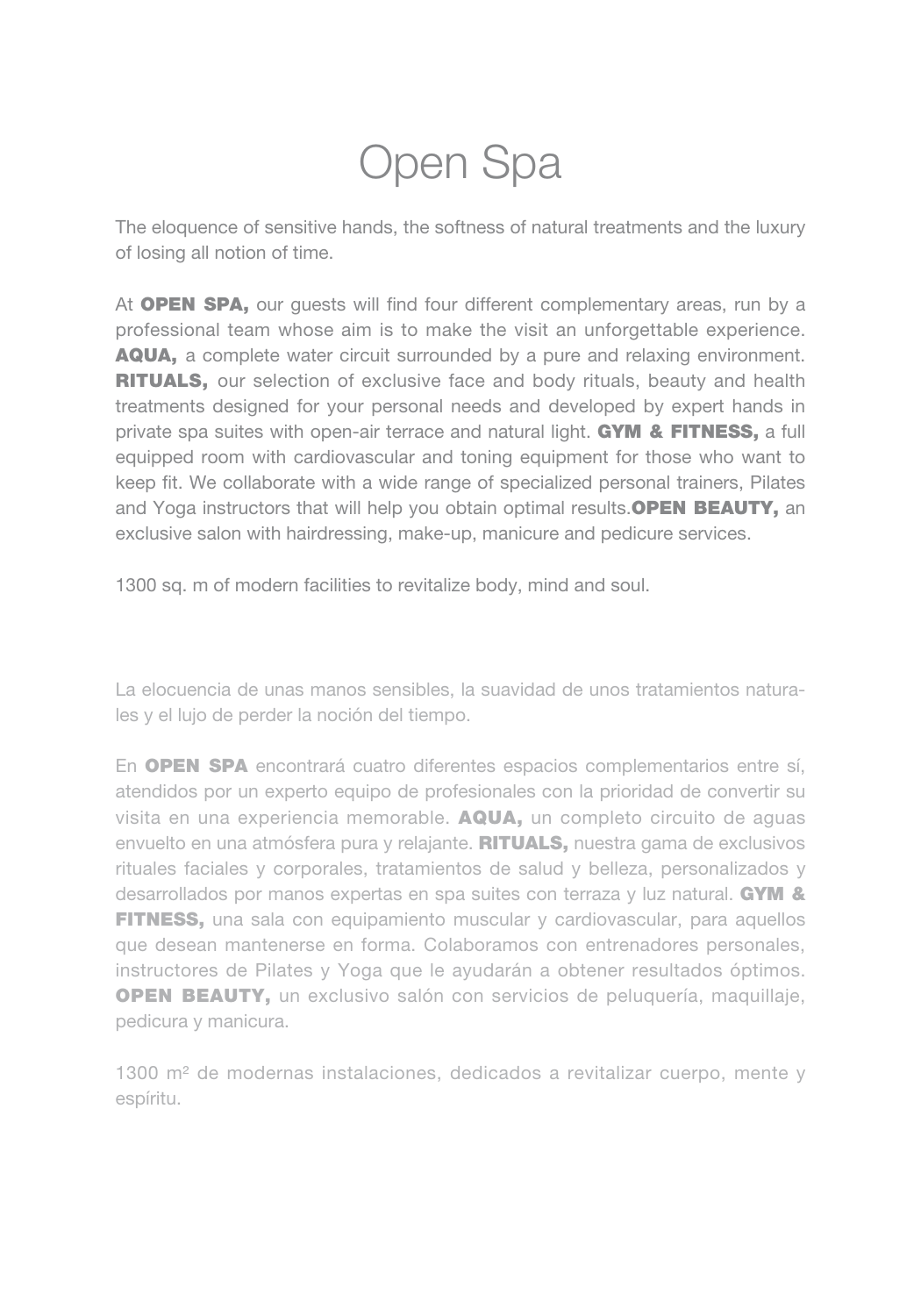## Aqua

## Hydrotherapy Circuit · Circuito de Hidroterapia

Water, the provider of life, takes on the main role in this area that pays homage to such a stimulating and relaxing element; which has been used as a preventive's healthy method since ancient times. Includes heated whirlpool baths, contrast baths, icy pool, Turkish hammam, Finnish sauna with Himalayan salt therapy, aroma and contrast showers, a salt-steam breathing room, and a relaxation area with water beds.

Aqua single access:  $65 \text{ } \in$  pp / 90 min.

Access to Aqua is included when you book any massage or treatment from the menu.

El agua, principio de vida, adquiere protagonismo en esta zona que rinde culto a un elemento estimulante y relajante a la vez; utilizado como preventivo desde la antigüedad. Incluye piscinas climatizadas de hidromasaje, camino de contrastes, pileta helada, baño turco, sauna finlandesa con terapia de sal de Himalaya, duchas de aromas y contrastes, terma de inhalación salina y un espacio de relajación con camas calientes.

Acceso individual Aqua: 65 € pp / 90 min.

El acceso a Aqua está incluido con la reserva de cualquier masaje o tratamiento de nuestra carta.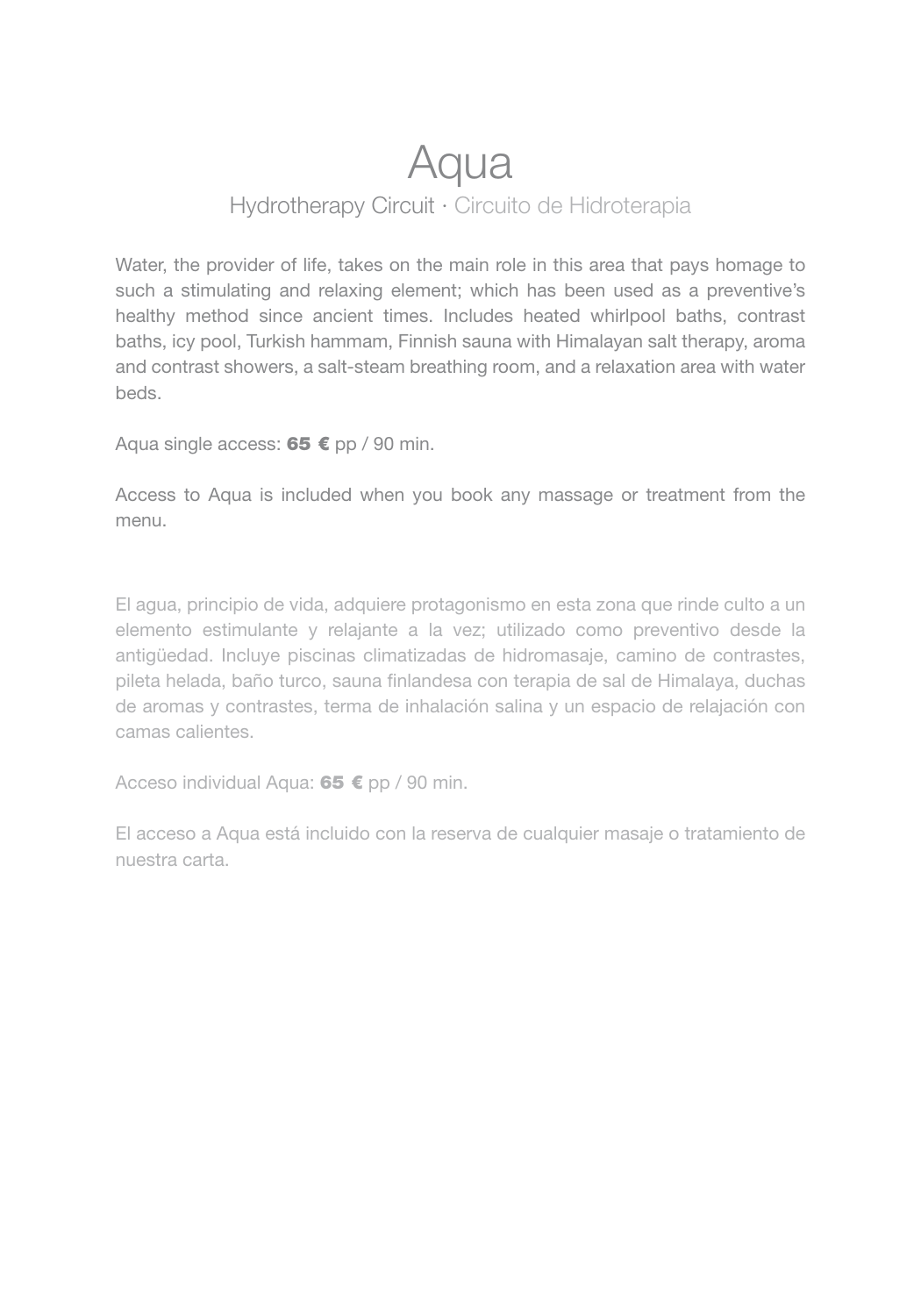

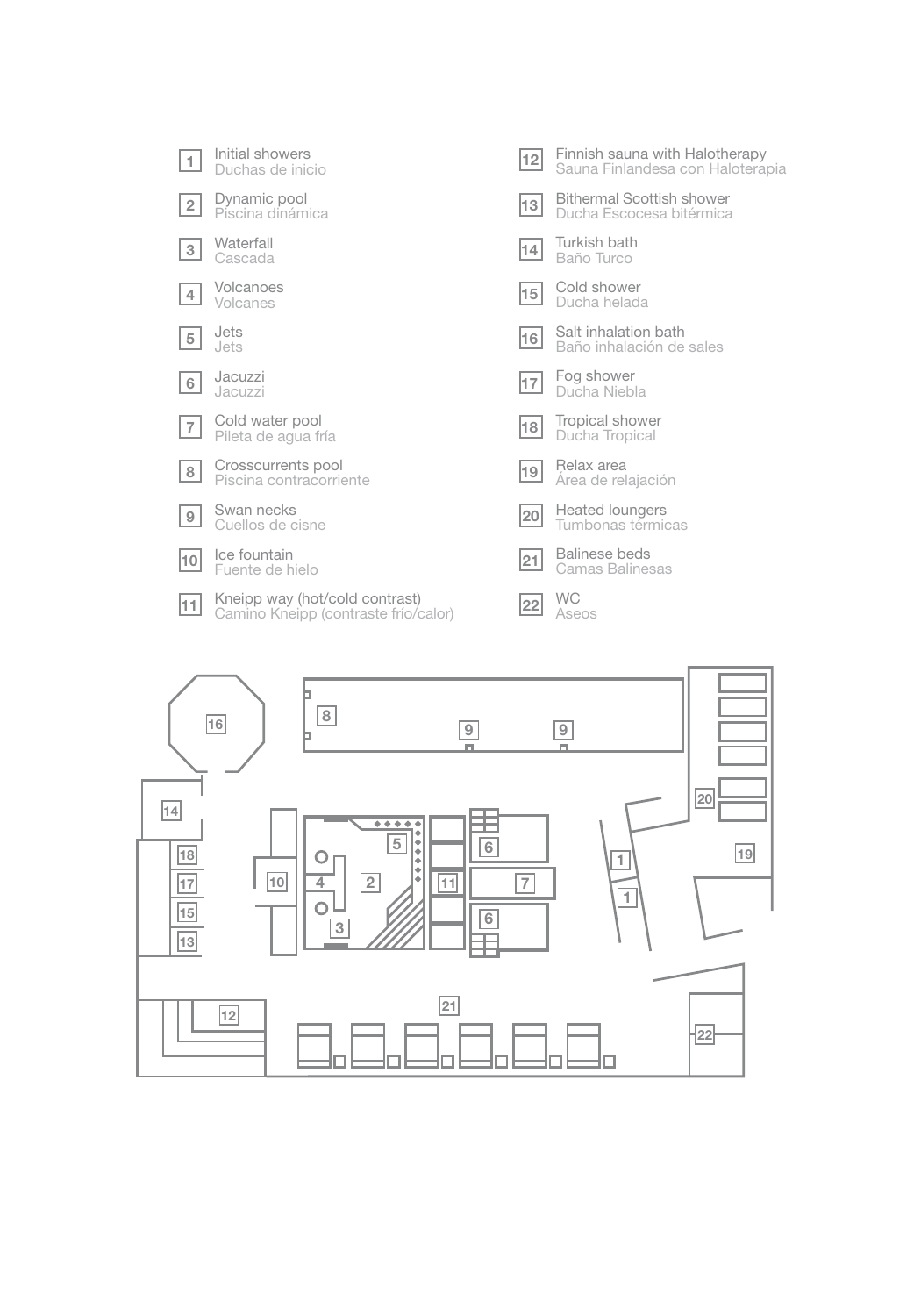## Massages

Ask in reception for any massage technique complementary to our menu.

#### Akwaterra 50/80 min 175/205 €

Massage merging hands and Akwaterra sandstone ceramic techniques.

#### Hot Stone massage 50/80 min 175/205 €

Combining a hand technique with the benefits of volcanic obsidian.

#### Relaxing & Aromatic 50/80 min 170/195 €

Light pressure massage with essential oils.

#### Rhythmic Balinese 50/80 min 165/190 €

Medium pressure massage with slow and rhythmic movements.

#### Stress away Deep tissue 50/80 min 195/225 €

Invigorating firm pressure massage for treating aches at a deep tissue level.

#### Anti-fatigue back therapy 50/80 min 195/225 €

Alleviates tension stored in the back, neck and shoulders and reduce fatigue. 80 min massage includes an application of a self-heating mineral mud mask.

#### Shoulders, neck & scalp 50 min 195 €

Getting rid of physical and mental tension.

## Thai/Sport Massage 50/80 min 200/230 €

Movements to increase the range of joints movements and improve muscles oxygenation in order to improve the physical condition.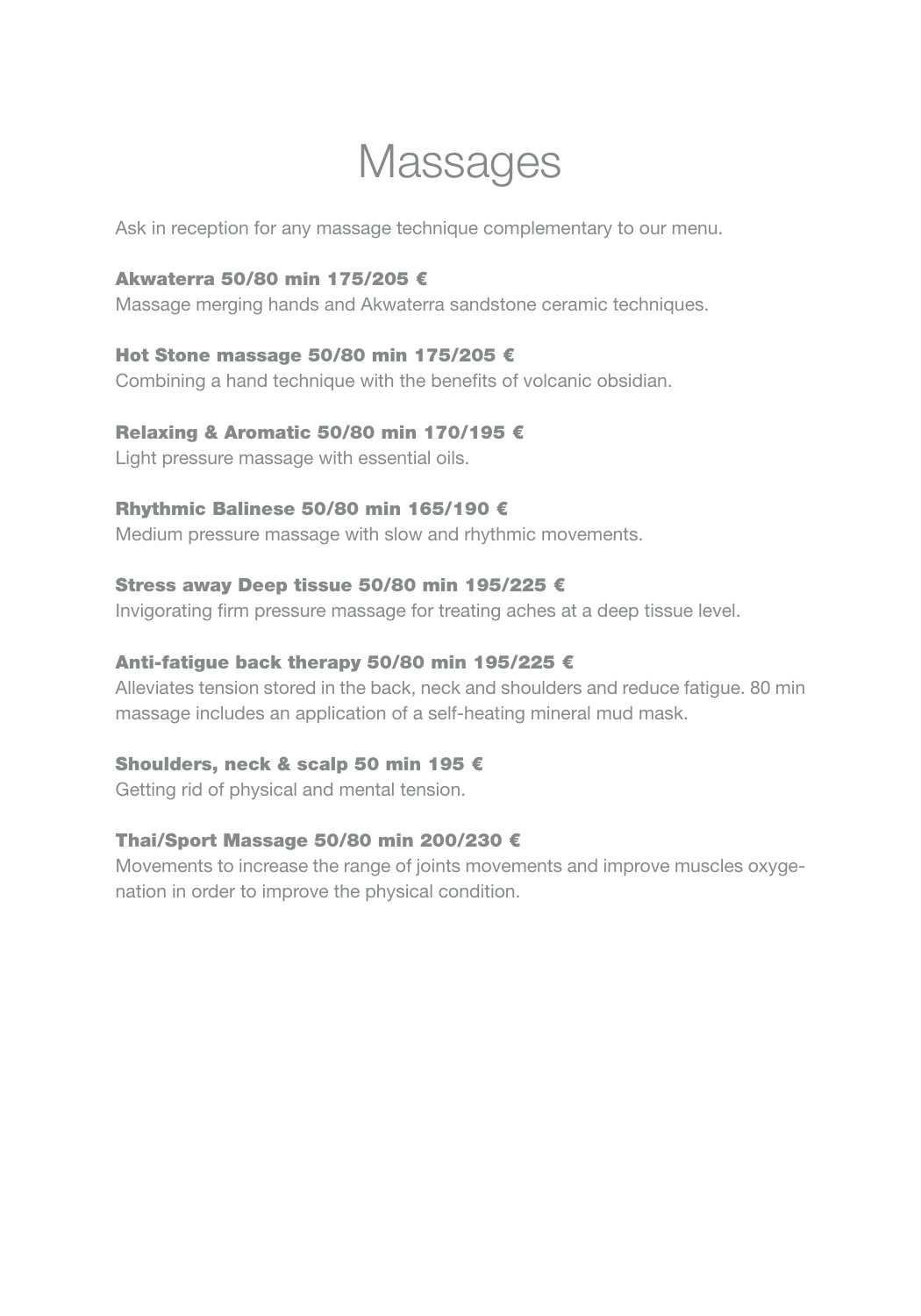## Masajes

Consulten en la recepción por cualquier técnica de masaje complementaria a nuestra carta actual.

Akwaterra 50/80 min 175/205 € Fusiona técnica manual y vasijas de cerámica Akwaterra.

Piedras Calientes 50/80 min 175/205 € Combina técnica manual con el beneficio de las obsidianas.

Relajante & Aromático 50/80 min 170/195 €

Presión suave realizada con aceites esenciales.

### Rítmico Balinés 50/80 min 165/190 €

Presión media y movimientos lentos y rítmicos.

## Celular Profundo Anti stress 50/80 min 195/225 €

Presión fuerte y específico para tratar dolencias.

#### Terapia de espalda desfatigante 50/80 min 195/225 €

Descontracturante de espalda y cuello para aliviar tensión muscular. El masaje de 80 min. incluye una aplicación de barro mineral en la espalda.

## Hombros, cuello y cabeza 50 min 195 €

Masaje para eliminar tensión física y mental.

## Thai/Sport Massage 50/80 min 200/230 €

Maniobras para aumentar la amplitud de movimiento en las articulaciones y mejorar la oxigenación muscular con el fin de mejorar el estado físico.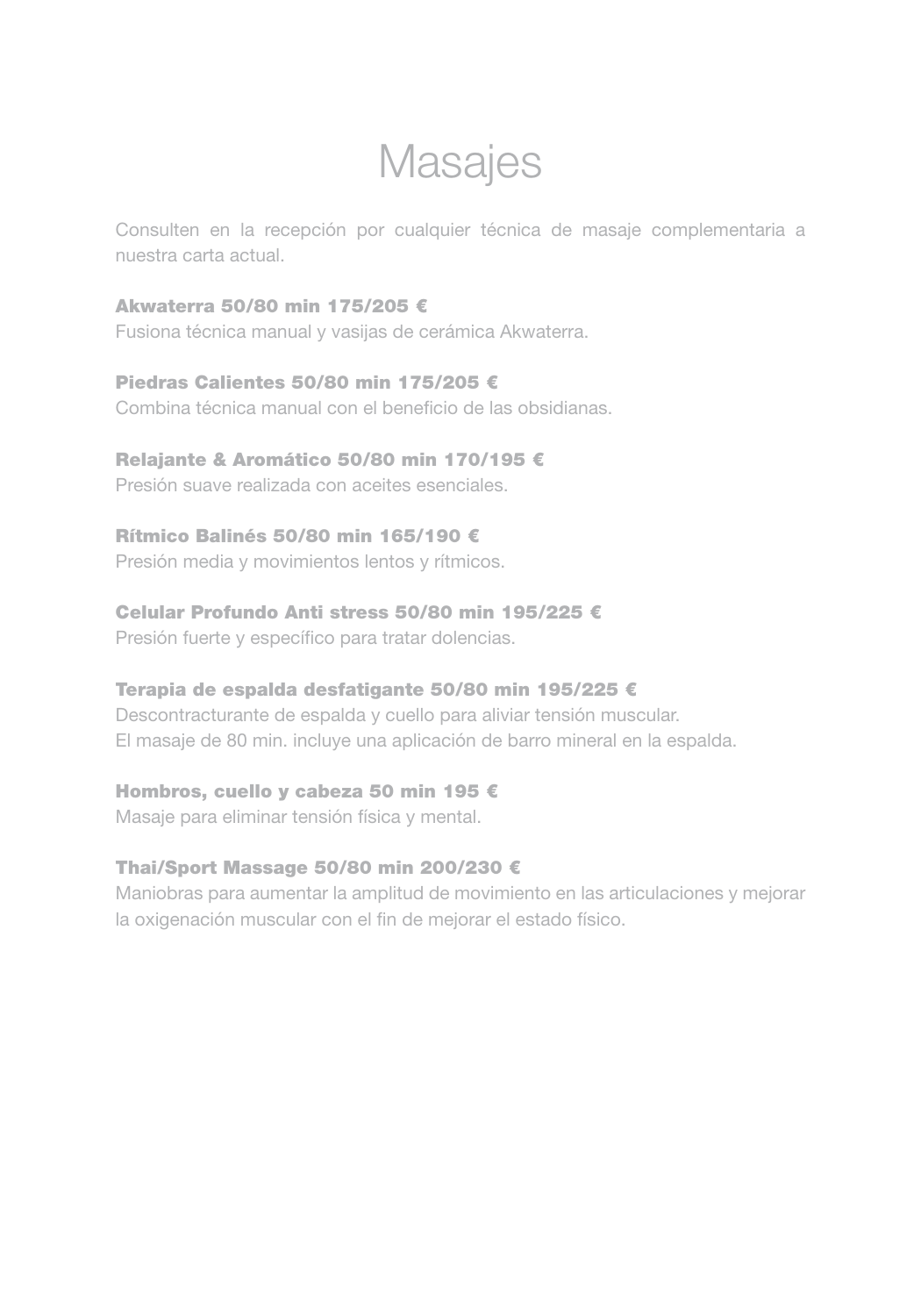## The perfect complement El complemento perfecto

Combine any of these mini star treatments to enhance the effects of your massage, facial and/or body ritual.

Eye or Face mask 25 € Radiance facial ice cubes by Anne Semonin 30 € Hand or foot moisturizing mask 25 € Extra exfoliation pre-massage 25 min 90 € Extra Wood Therapy firming and stress away 15 min 50  $\epsilon$ Linda Meredith Oxygen Therapy 25 min 105 €

Can only be booked as an add-on to other treatments of 50 or 80 min.

Combine cualquiera de estos mini tratamientos estrella para potenciar los efectos de su masaje, facial y/o ritual.

Mascarilla facial o para ojos desde 25 € Hielos faciales resplandor de Anne Semonin 30 € Mascarilla de manos o pies 25 € Extra exfoliación antes de su masaje 25 min 90 € Extra maderoterapia reafirmante / descontracturante 15 min 50 € Linda Meredith Oxigenoterapia 25 min 105 €

Estos complementos pueden ser únicamente reservados como complemento a otro tratamiento de 50 u 80 min.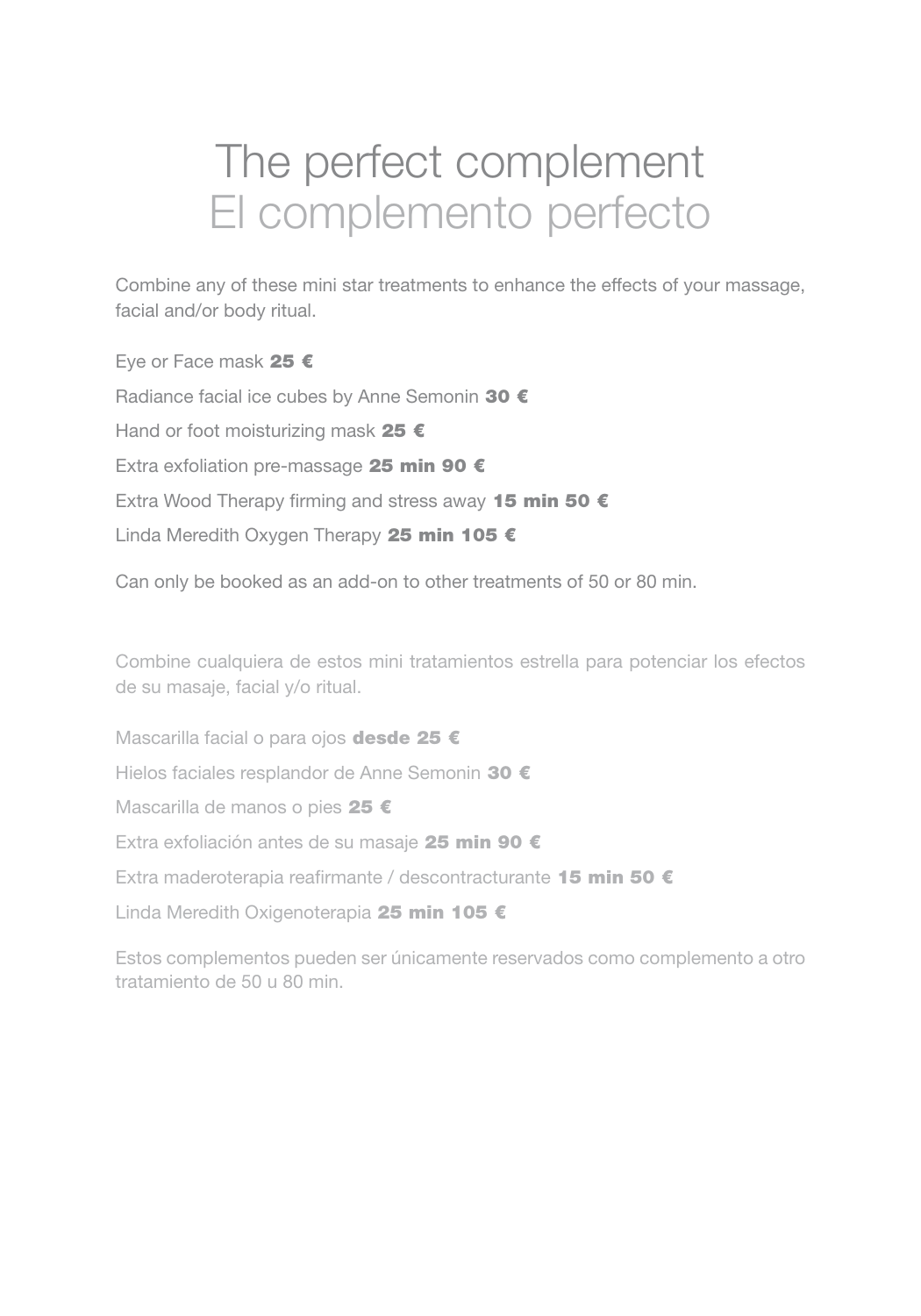# General information

#### Romantic Spa Suite

Enjoy any of the services as a couple in our Romantic Room. We'll give you all the information you need at the Open Spa reception.

#### Open Spa boutique

We have a wide range of products for your personal use or for giving as gifts: facial and body cosmetics, perfume, sunscreen products and accessories.

#### Gift Vouchers

The gift of WELL-BEING is always a great one. We have "Gift Vouchers" and we'll adapt them to your needs. All gift vouchers have an expiry date; they are not refundable and cannot be exchanged for cash. Ask more about them at the Spa.

#### Body waxing

Waxing is available upon request. Get a hold of reception at the Spa.

#### Massage & treatments in suite

+ 50% additional charge, subject to availability.

The Open Experience treatment menu includes an hour of relaxation in the Open Aqua circuit (Open Beauty services not included).

#### Spa arrival

We suggest coming an hour before your treatment if you want to relax and enjoy the water area before your appointment. If not, get there at least 15 minutes before your reserved time, so you can freshen up and change into a comfortable bathrobe. You are advised that your treatment time will not be extended should you arrive late, since it would interfere with the treatments for the following clients. If you do not show up, or if you arrive more than 15 minutes late, the full amount for the treatment will be charged.

#### Access Policy

The client must be at least 16 years old to access the Open Fitness and Open Aqua facilities.

#### Cancellation policy

For guests: canceling without notifying at least 5 hours in advance or not showing up for your appointment will result in 100% of the total for the reserved service being charged. For external clients: your credit card number will be required when booking your appointment. If it is impossible to make it to your appointment, you must notify at least 5 hours in advance. Should you not notify, OPEN SPA will charge the full amount for the service reserved to your credit card.

#### Open Spa opening times

April & October: every day from 8.30 am to 9.30 pm. From May to September: every day from 8 am to 10 pm.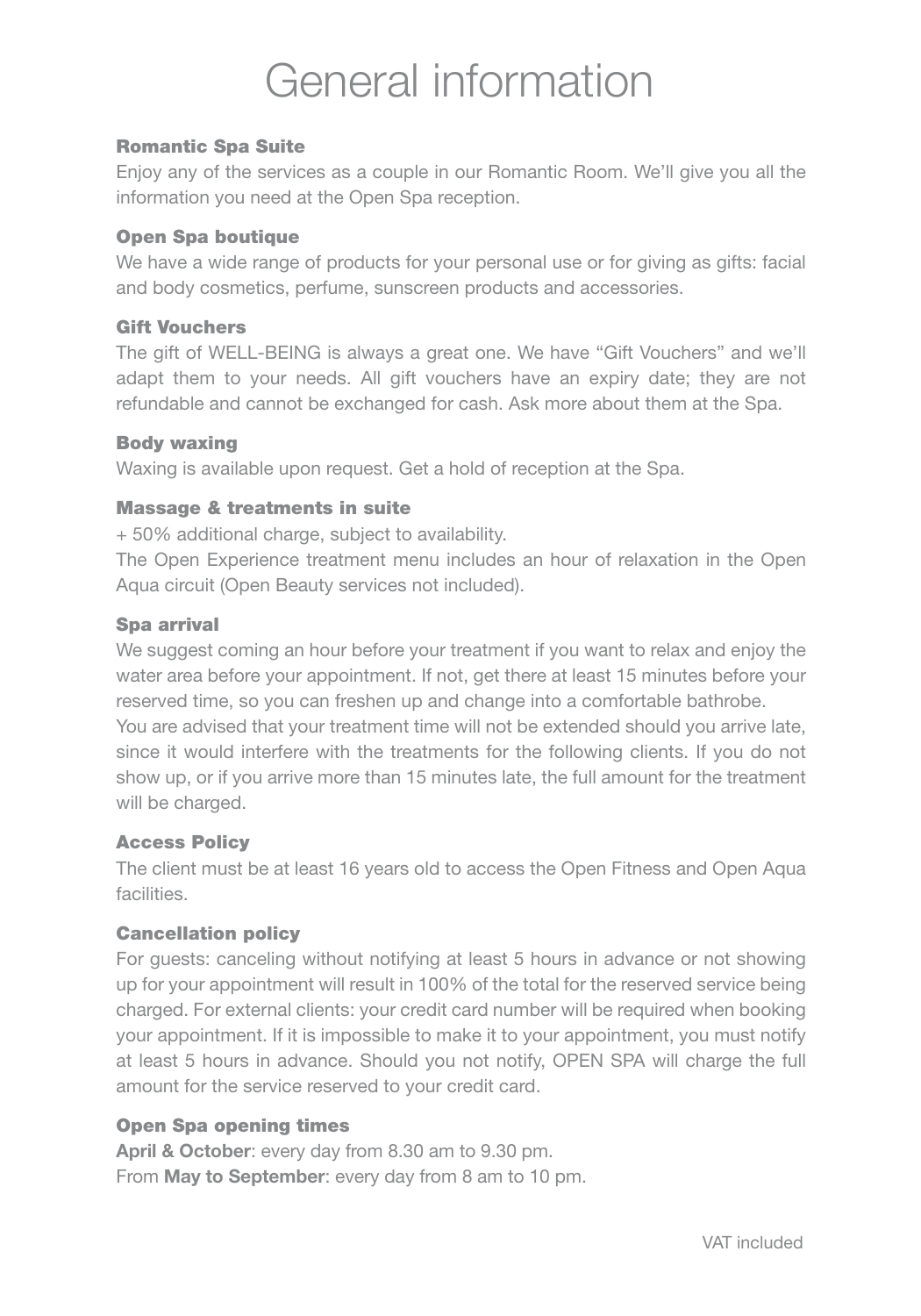# Información general

#### Suite Spa Romántica

Disfrute de cualquier servicio con su pareja en nuestra Romantic Suite. Le informaremos atentamente en la recepción de Open Spa.

#### Boutique Open Spa

Tenemos a su disposición una selecta gama de productos para su uso personal o para regalar: cosmética facial y corporal, perfumes, productos de protección solar, cabello y accesorios.

#### Cheques regalo

Regalar BIENESTAR siempre es un buen obsequio. Ponemos a su disposición nuestros "Cheques Regalo" y los adaptamos a sus necesidades. Todos los cheques regalo tienen una temporada de validez, no son reembolsables y no se pueden canjear por dinero. Le rogamos solicite más información en el Spa.

#### Depilaciones corporales

La depilación está disponible bajo petición. Les rogamos contacten con la recepción del Spa.

#### Masajes y tratamientos en su suite

+ 50% suplemento, sujetos a disponibilidad.

El menú de tratamientos Open Experience incluye una hora de relajación en el circuito Open Aqua (quedan excluidos los servicios de Open Beauty).

#### Llegada al spa

Le sugerimos que llegue 1 hora antes de su tratamiento si quiere relajarse y disfrutar de la zona de aguas antes de su cita. De lo contrario, procure llegar 15 minutos antes a su reserva, así podrá refrescarse y cambiarse a un cómodo albornoz. Le informamos de que su tiempo de tratamiento no se alargará si llega tarde, ya que interferiría en el tratamiento de los siguientes clientes. Si usted no se presenta o llega con un retraso de 15 min. o superior, se procederá a cobrar el importe total del tratamiento.

#### Política de acceso

El cliente debe tener mínimo 16 años de edad para acceder a las instalaciones de Open Fitness y Open Aqua.

#### Política de cancelación

Para huéspedes: cancelaciones sin previo aviso de 5 horas o cuando no se presenten a su cita, se cargará un 100% del importe del servicio reservado.

Para clientes externos: el número de tarieta de crédito será requerido en la reserva. Si le resulta imposible acudir a su cita, deberá cancelar con al menos 5 horas de antelación. En el caso de no avisar, OPEN SPA cargará el importe total del servicio reservado en su tarjeta de crédito.

#### Horario de apertura Open Spa

Abril y octubre: todos los días de 8:30 a 21:30. De mayo a septiembre: todos los días de 8:00 a 22:00.